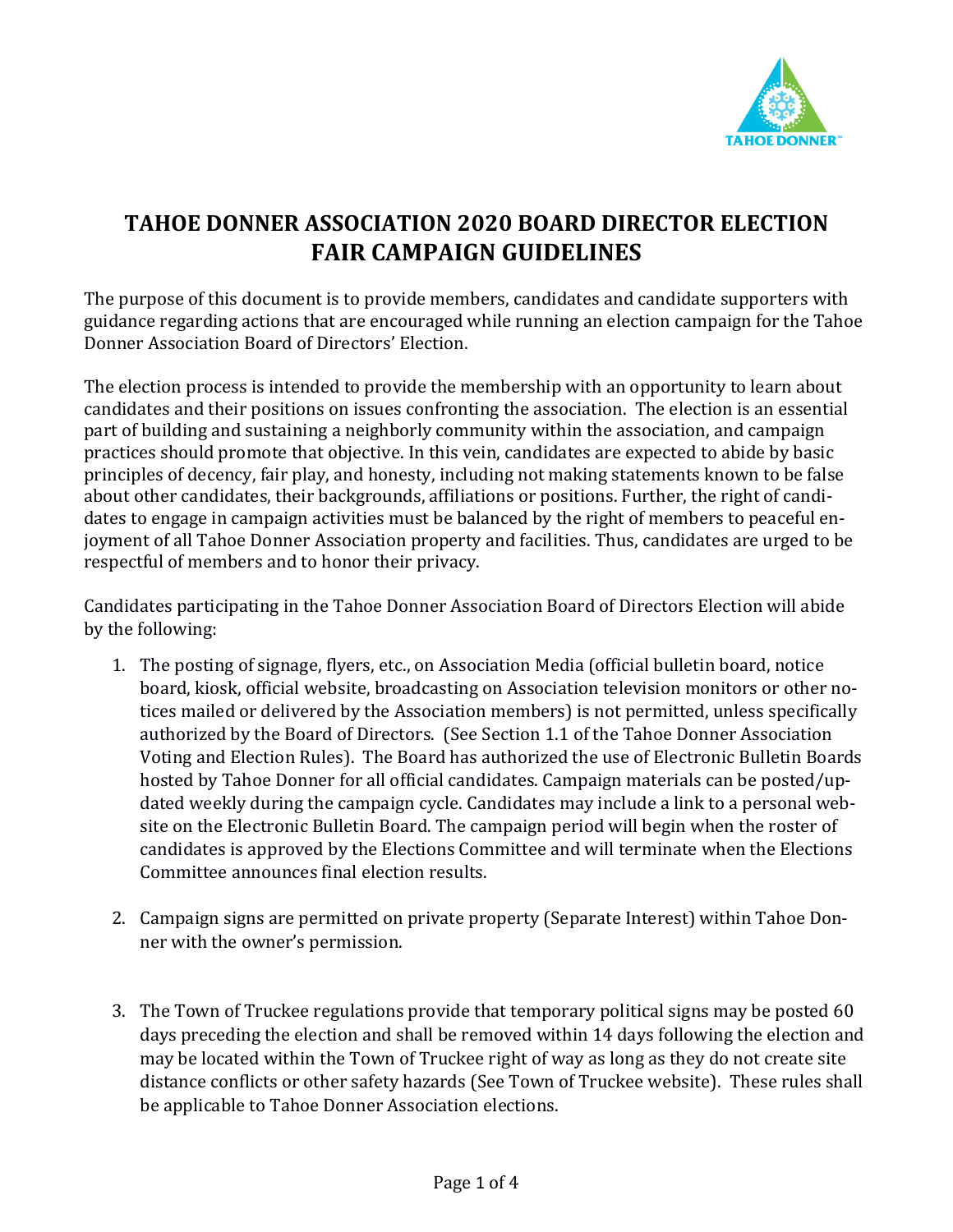

- 4. Paid advertising in the Tahoe Donner News by candidates is not permitted.
- 5. Candidates are encouraged to exercise caution in the public distribution of information. Candidates shall not knowingly distribute or disseminate information of any kind to the members which they know is false or materially misleading. When using social media, e.g., www.nextdoor.com, candidates shall abide by the site's stated rules and regulations. The Tahoe Donner Association is not responsible for content by candidates using social media, nor does it have any control over the use of social media by candidates.
- 6. Individual members have the right to personally endorse any candidate of their choice. However, when such endorsements are made in writing, individuals who hold an official position with the association (e.g. board member, committee member, task force member, club leader, members who are Tahoe Donner employees) shall prominently display a disclaimer dissociating their private endorsement from any official Tahoe Donner groups or bodies with which they are affiliated. The Elections Committee provides the following disclaimer language as a model:

*"This endorsement does not represent the views or opinions of Tahoe Donner or any official Tahoe Donner groups or bodies."*

- 7. Electronic Campaigning
	- The use of bulk e-mail lists or cell-phone numbers for campaign purposes cannot be controlled by the Tahoe Donner Association. However, candidates or candidates' surrogates who utilize this type of campaigning shall display a prominent OPT OUT link in their emails or text messages. If a member OPTS OUT, their address must be removed from the distribution list. Continued unsolicited contact, after being rebuffed by the member, could be considered harassment.
		- Pursuant to California Civil Code, section 5200, the official membership list, which is available to candidates *on request,* now includes an email address unless the member has opted out or has not provided their email address to Tahoe Donner Association. A request for the official membership list must be submitted in writing using the Tahoe Donner Association Membership List Request Form, available at the administrative office.
		- Additionally, e-mail addresses and cell phone numbers collected by the Board of Directors and TD Committees, Task Forces or Association sponsored clubs shall not be shared or harvested for the purpose of building a bulk e-mail list or cell phone contact list for campaigning.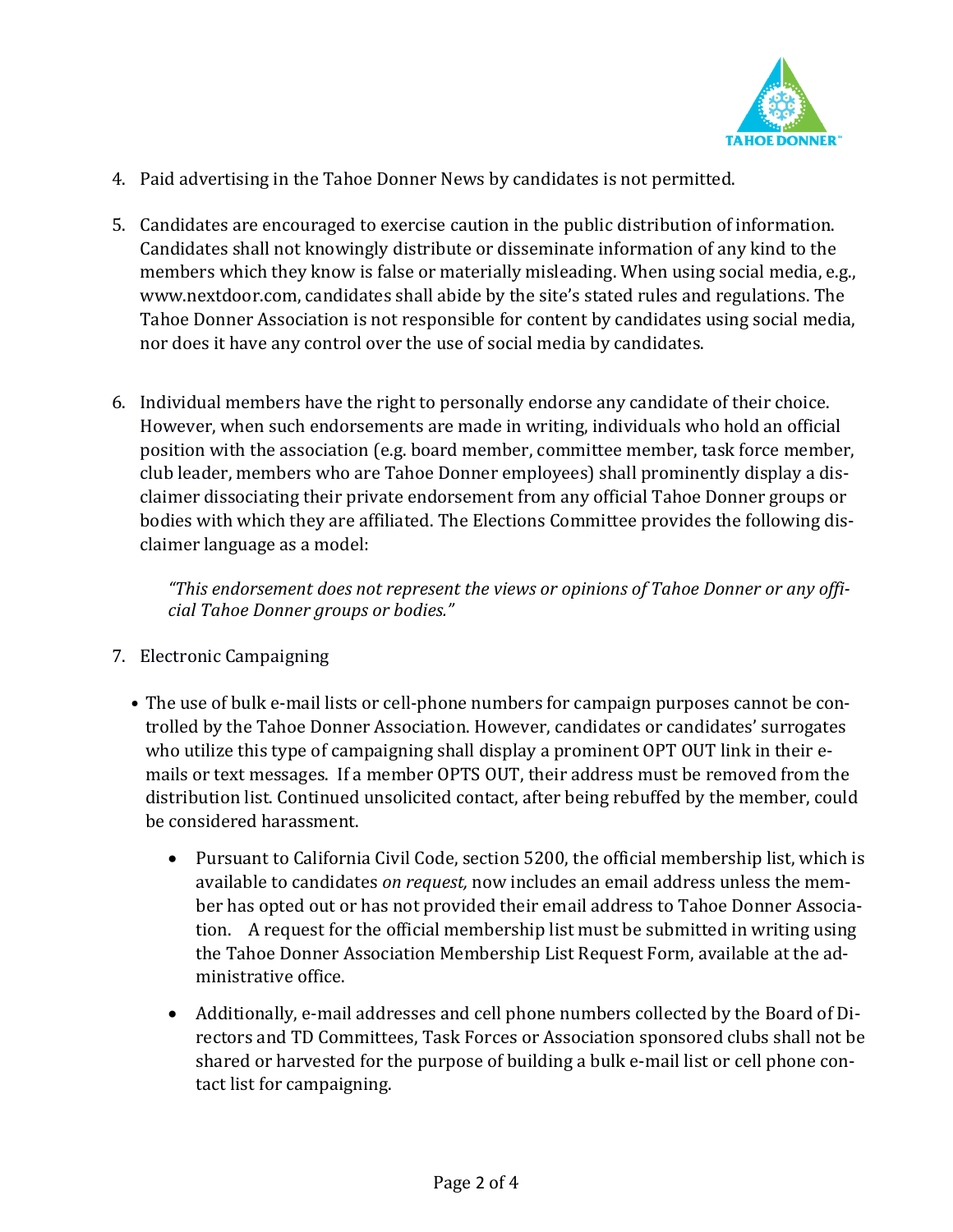

- Personal e-mail addresses that members use to send e-mail to their friends, neighbors, and acquaintances for campaign purposes cannot be controlled by the Tahoe Donner Association.
- The Elections Committee urges candidates and members to use discretion when campaigning by both bulk and personal e-mail.

8. In accordance with California law and Association rules, candidates are permitted access to common areas for campaign purposes.

- Candidates have the right to access members for campaigning purposes, and members have a right to the peaceful enjoyment of all Tahoe Donner Association properties and facilities. As such, Candidates are asked to respect members' right to peaceful enjoyment at all Tahoe Donner Association properties and venues.
- If a Candidate believes that their access to the membership is restricted or if a member believes that their right to peaceful enjoyment is infringed upon, please inform the Elections Committee immediately via email at [electionscommittee@tahoedonner.com.](mailto:electionscommittee@tahoedonner.com) The Elections Committee will follow up with the individual lodging the complaint, and all candidates will be notified of the outcome. Depending on the severity of the complaint, the Board of Directors might become involved.

9. Members occasionally submit questions to a candidate or candidates. If the candidate(s) needs assistance from staff to answer such questions, the question should be forwarded to the Elections Committee mailbox at [electionscommittee@tahoedonner.com.](mailto:electionscommittee@tahoedonner.com) The Elections Committee, in conjunction with Senior Staff will identify the appropriate staff member to answer the question and consult with the candidate(s). Once an answer is received, it will be shared with all candidates. This process will ensure that all questions asked are answered correctly, factually and shared with all the other candidates.

10. The Elections Committee will monitor the election process to help assure its fairness and impartiality. To that end, the Elections Committee, in conjunction with the Inspector of Election, will monitor campaign activities of candidates, respond to and investigate inquiries/complaints from members, staff and/or other candidates and inform the Board of issues that may be in conflict with the Associations CC&R's.

11. It is a goal of the Elections Committee to make opportunities available to the membership to meet and interact with the candidates during the Election period so that members may inform their vote for the Board election. Formal Elections Committee sponsored candidate access to the membership will be made available on separate occasions, scheduled early in the election cycle. Dates and times of these events will be published in each